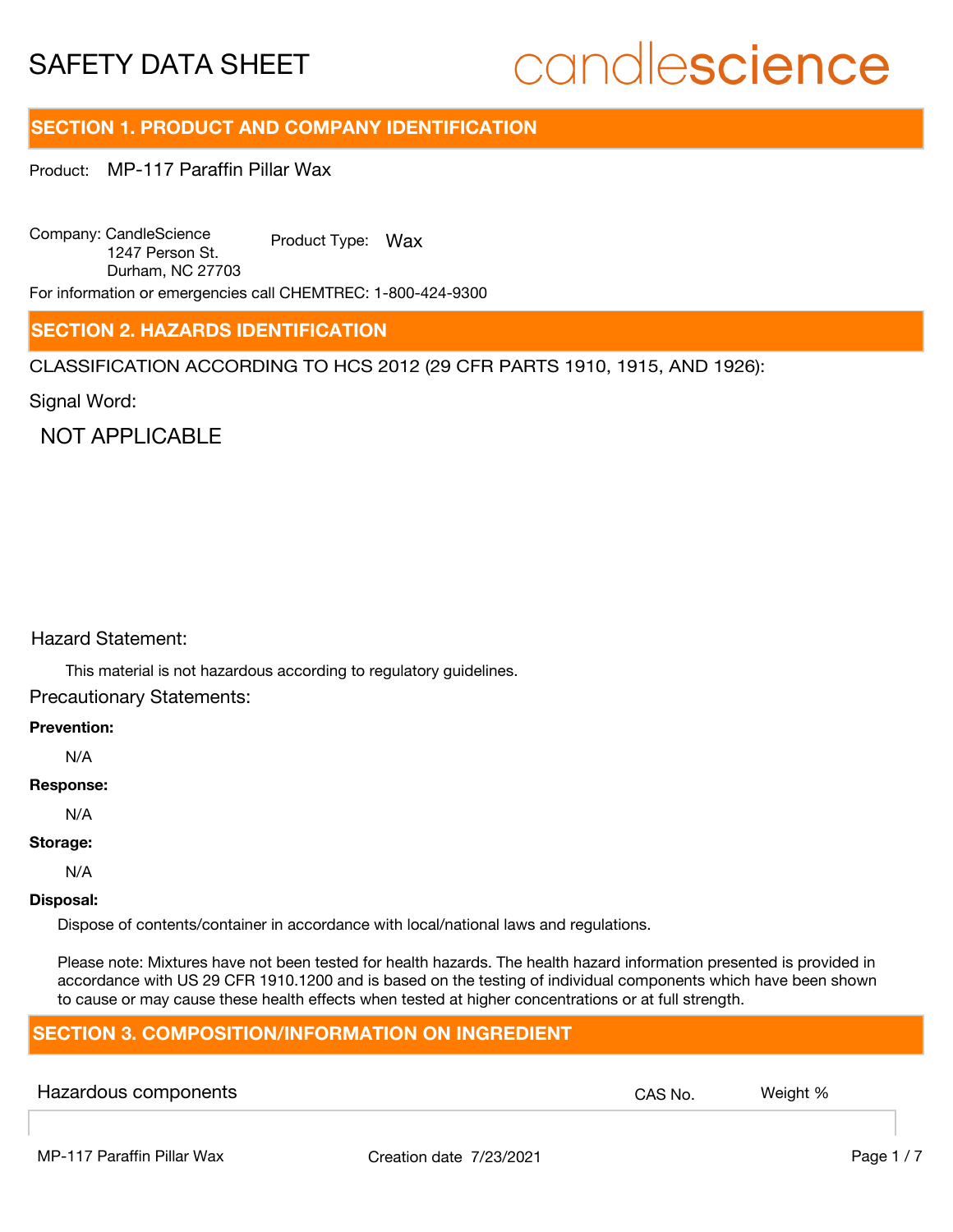# candlescience

| 64742-61-6 | < 00      |
|------------|-----------|
| 63231-60-7 | $\leq 00$ |

## **SECTION 4. FIRST AID MEASURES**

#### Inhalation:

Remove from further exposure. For those providing assistance, avoid exposure to yourself or others. Use adequate respiratory protection. If respiratory irritation, dizziness, nausea, or unconsciousness occurs, seek immediate medical assistance. If breathing has stopped, assist ventilation with a mechanical device or se mouth-to-mouth resuscitation.

#### Skin contact:

Wash contacted areas with soap and water. If burned by contact with hot material, molten material adhering to skin should be cooled as quickly as possible with water, and see a physician for removal or adhering material and treatment of burn. If product is injected into or under the skin, or into any part of the body, regardless of the appearance of the wound or its size, the individual should be evaluated immediately by a physician as a surgical emergency. Even though initial symptoms from high pressure injection may be minimal or absent, early surgical treatment within the first few hours may significantly reduce the ultimate extent of injury.

#### Eye contact:

Flush thoroughly with water for at least 15 minutes. Get medical assistance.

Ingestion:

First aid is normally not required. Seek medical attention if discomfort occurs.

#### Most important symptoms:

N/A

Indication of immediate medical attention:

Treat symptomatically.

General information:

N/A

# **SECTION 5. FIREFIGHTING MEASURES**

Suitable extinguishing media:

Use water fog, foam, dry chemical or carbon dioxide (CO2) to extinguish flames.

#### Unsuitable extinguishing media:

Straight streams of water

# Specific Hazards

Flash Point [Method]: >204C (399F) [ASTM D-92]; Flammable Limits (Approximate vol % in air): LEL: N/D UEL: N/D

# Special fire fighting procedures:

Evacuate area. Wear self-contained breathing apparatus for firefighting. Move containers from fire area if it can be done safely. Use water spray jet to protect personnel and to cool endangered containers. Prevent runoff from fire control or dilution from entering streams, sewers, or drinking water supplies.

# **SECTION 6. ACCIDENTAL RELEASE MEASURES**

Personal precautions, protective equipment and emergency procedures: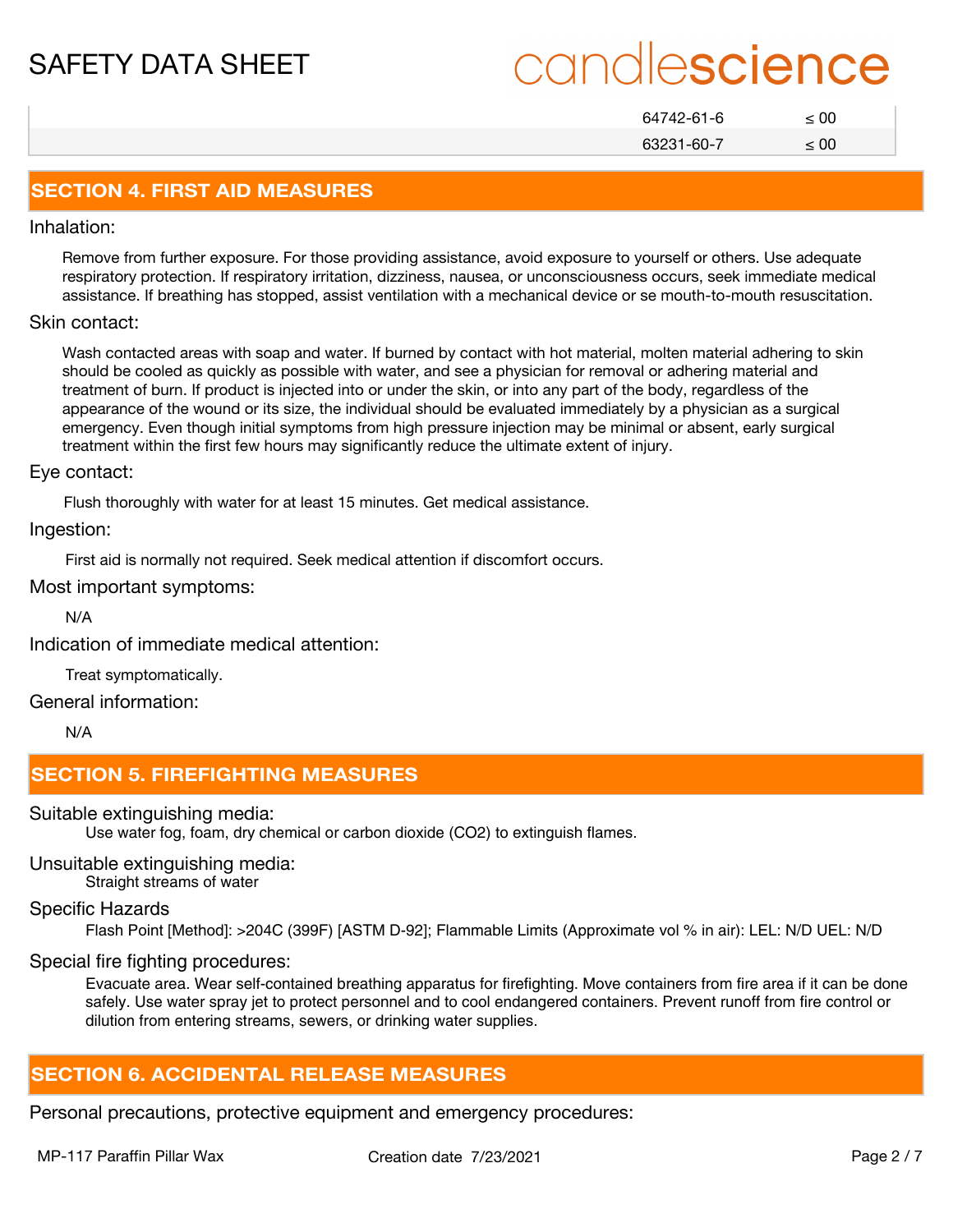# candlescience

Evacuate personnel to safe areas. Remove all sources of ignition. Ensure adequate ventilation. Keep people away from and upwind of spill/leak. Wear appropriate protective equipment and clothing during clean-up.

#### Environmental precautions:

Do not allow to enter into soil/subsoil. Do not allow to enter into surface water or drains. Dispose of in accordance with local regulations. Local authorities should be advised if significant spillage cannot be contained.

#### Methods and materials for containment and cleaning up:

Soak up with inert absorbent material (e.g. sand, silica gel, vermiculite). Keep in suitable and closed containers for disposal. Clean contaminated floors and objects thoroughly while observing environmental regulations.

## **SECTION 7. HANDLING AND STORAGE**

#### Precautions for safe handling:

Avoid contact with skin and eyes. Avoid prolonged inhalation of vapors. Wash hands and other exposed areas with mild soap and water before eating, drinking or smoking and when leaving work. Handle in accordance with good industrial hygiene and safety practices.

Conditions for safe storage, including any incompatibilities:

Store in tightly closed and upright container in a cool, dry, ventilated area. Store away from light, heat, and sources of ignition.

# **SECTION 8. EXPOSURE CONTROLS/PERSONAL PROTECTION**

#### Exposure Guidelines:

#### Appropriate Engineering Controls:

#### **Ventilation:**

Use engineering controls to maintain airborne levels below exposure limit requirements or guidelines. If there are no applicable exposure limit requirements or guidelines, use only with adequate ventilation. Local exhaust ventilation may be necessary for some operations.

#### Personal Protective Equipment:

#### **Eye protection:**

Ensure that eyewash stations and safety showers are close to the workstation location. Chemical resistant goggles must be worn.

#### **Hand protection:**

Wear chemical resistant gloves suitable for this material as determined by a hazard assessment. Gloves should be discarded and replaced if there is any indication of degradation or chemical breakthrough.

#### **Skin and body protection:**

Wear protective clothing suitable for this material as determined by a hazard assessment.

#### **Respiratory protection:**

Respiratory protection should be worn when workplace exposures exceed exposure limit requirements or guidelines. If there are no applicable exposure limits or guidelines, use an approved respirator where there is a potential for adverse effects, including but not limited to respiratory irritation or odor, where indicated or required by the exposure assessment. Selection of air-purifying or positive-pressure supplied air will depend on the results of the exposure assessment which includes an evaluation of the specific operations and the actual or potential airborne concentrations. The type of cartridge or filter to be used must be selected and approved for the chemical, class, or classes of chemicals likely to be encountered in the workplace. For emergency conditions, use an approved positive-pressure self-contained breathing apparatus.

#### **General hygiene considerations:**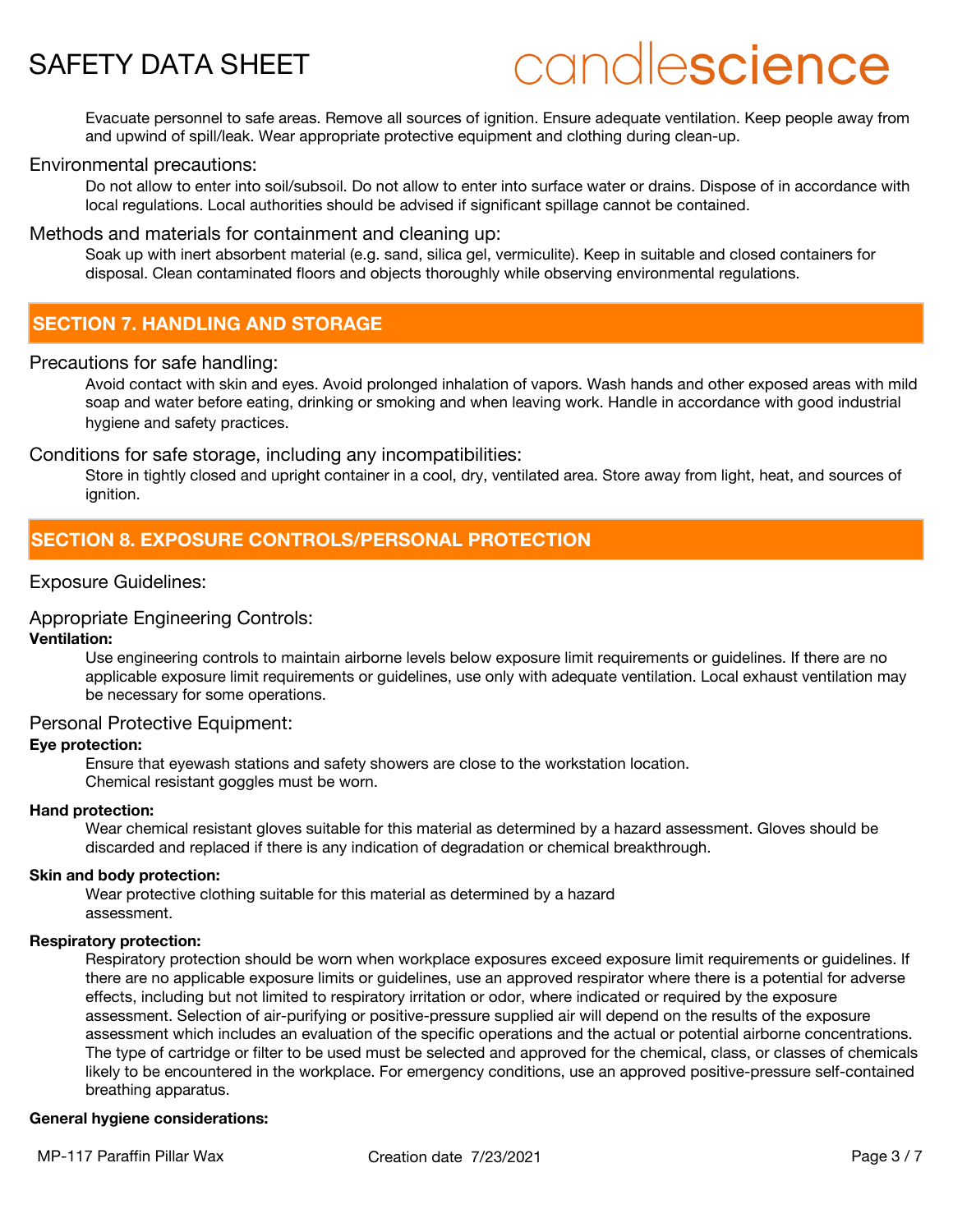# candlescience

Handle in accordance with good industrial hygiene and safety practice. Remove contaminated clothing and protective equipment before entering eating areas. Wash hands before breaks and immediately after handling the product.

## **SECTION 9. PHYSICAL AND CHEMICAL PROPERTIES**

| Appearance:                                   | Solid                            |
|-----------------------------------------------|----------------------------------|
| Color:                                        | White                            |
| Odor:                                         | Mild                             |
| Odor threshold:                               | N/A                              |
| pH:                                           | N/A                              |
| Melting point:                                | N/A                              |
| Boiling point:                                | 601 °F                           |
| Flashpoint:                                   | $\overline{P}$<br>>204 °C<br>339 |
| Evaporation Rate (Butyl Acetate = 1): $N/A$   |                                  |
| Flammability (solid, gas):                    | N/A                              |
| Upper lower flammability or explosive limits: | N/A                              |
| Vapor density (Air=1):                        | N/A                              |
| Vapor pressure:                               | <0.13 kPa                        |
| Specific gravity (H2O=1):                     | 0.83 @ 15°C                      |
| Solubility in water:                          | N/A                              |
| Solubility in other solvents:                 | N/A                              |
| Partition coefficient: n-octanol/water:       | N/A                              |
| Auto-ignition temperature:                    | N/A                              |
| Decomposition temperature:                    | N/A                              |
| Kinematic viscosity:                          | N/A                              |
| Dynamic viscosity:                            | N/A                              |
| Explosive properties:                         | N/A                              |
| Oxidizing properties:                         | N/A                              |
| Refractive index:                             | N/A                              |

# **SECTION 10. STABILITY AND REACTIVITY**

#### **Chemical stability:**

The product is stable and non-reactive under normal conditions of use, storage and transport.

#### **Possibility of hazardous reactions:**

Material is stable under normal conditions.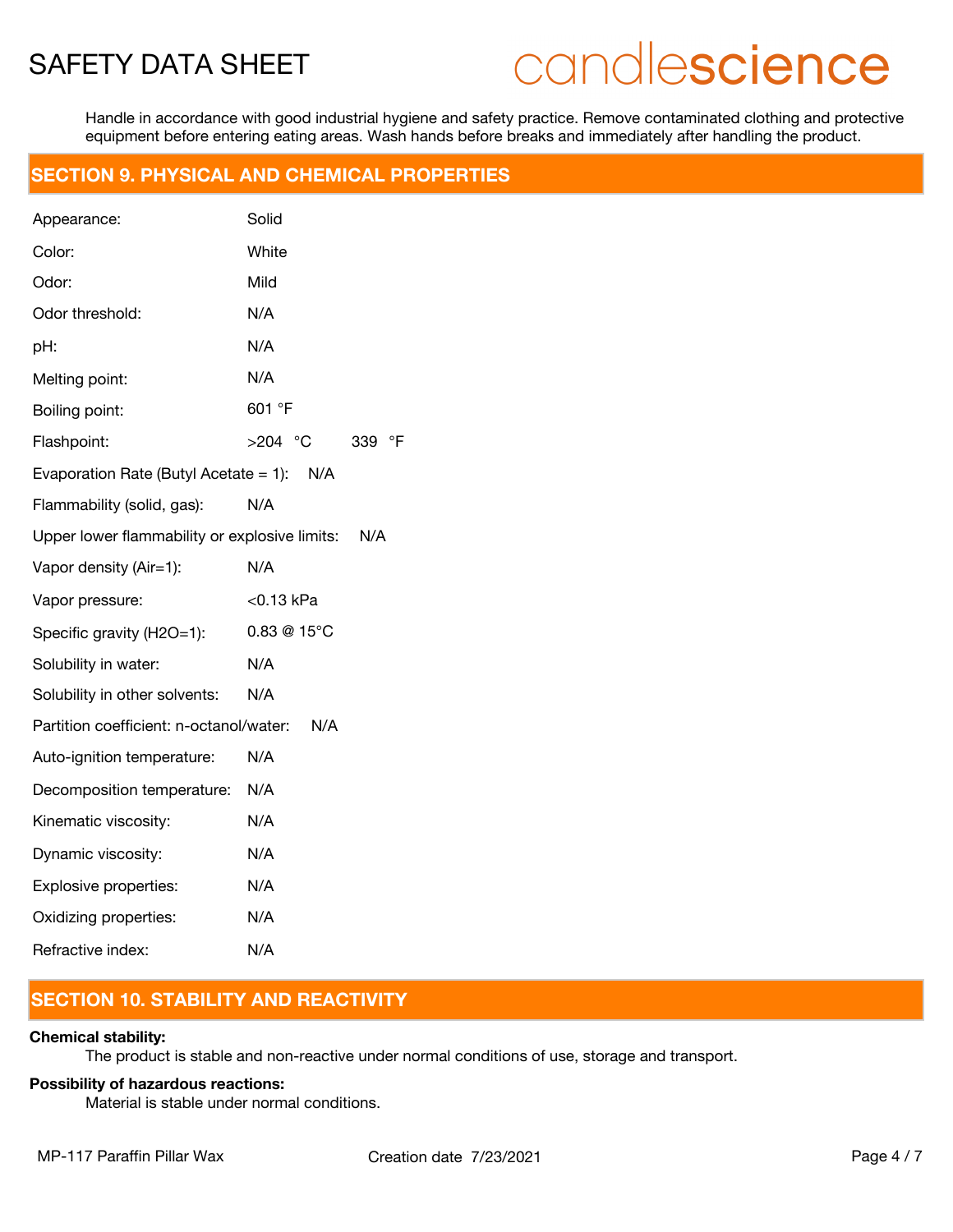# candlescience

#### **Conditions to avoid:**

Heat, flames and sparks. Temperature extremes and direct sunlight.

#### **Incompatible materials:**

Strong oxidizing agents. Strong acids. Strong Bases.

#### **Hazardous decomposition products:**

No hazardous decomposition products are known.

# **SECTION 11. TOXICOLOGICAL INFORMATION**

#### **Acute oral toxicity:**

N/A

#### **Acute dermal toxicity:**

N/A

#### **Acute inhalation toxicity:**

N/A

#### **Skin corrosion/irritation:**

Negligible irritation to skin at ambient temperatures.

#### **Serious eye damage/eye irritation:**

May cause mild, short-lasting discomfort to eyes.

#### **Respiratory or skin sensitization:**

Not expected to be a respiratory sensitizer.

#### **Mutagenicity:**

N/A

#### **Reproductive toxicity:**

N/A

#### **Carcinogenicity:**

N/A

Please note: Mixtures have not been tested for health hazards. The health hazard information presented is provided in accordance with US 29 CFR 1910.1200 and is based on the testing of individual components which have been shown to cause or may cause these health effects when tested at higher concentrations or at full strength.

# **SECTION 12. ECOLOGICAL INFORMATION**

### **Ecotoxicity:**

N/A

#### **Persistence and Degradability:**

N/A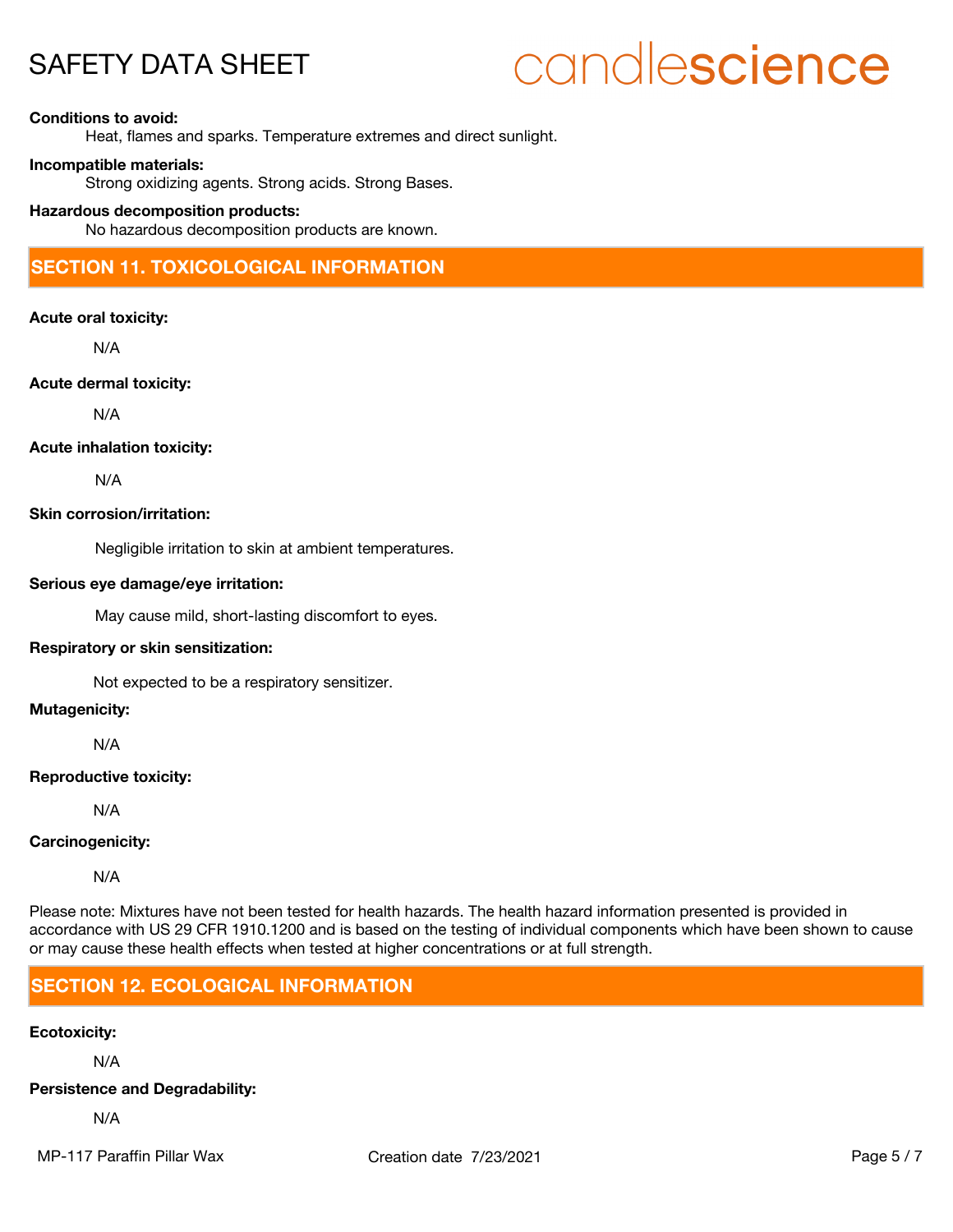# candlescience

#### **Bioaccumulation:**

N/A

### **Other Adverse Effects:**

N/A

# **SECTION 13. DISPOSAL CONSIDERATIONS**

#### **Disposal instructions:**

Collect and reclaim or dispose in sealed containers at licensed waste disposal site. Do not allow this material to drain into sewers/water supplies. Do not contaminate ponds, waterways or ditches with chemical or used container. Dispose of contents/container in accordance with local/regional/national/international regulations.

#### **Local disposal regulations:**

Dispose in accordance with all applicable regulations.

#### **Hazardous waste code:**

The waste code should be assigned in discussion between the user, the producer and the waste disposal company.

#### **Waste from residues/unused products:**

Dispose of in accordance with local regulations. Empty containers or liners may retain some product residues. This material and its container must be disposed of in a safe manner.

#### **Contaminated packaging:**

Since emptied containers may retain product residue, follow label warnings even after container is emptied. Empty containers should be taken to an approved waste handling site for recycling or disposal.

| <b>SECTION 14. TRANSPORT INFORMATION</b> |                                   |            |
|------------------------------------------|-----------------------------------|------------|
| <b>IATA UN Number:</b>                   | N/A                               |            |
| <b>IATA UN Proper Shipping Name:</b>     | Not regulated as dangerous goods. |            |
| <b>IATA Transport Hazard Class:</b>      | N/A                               |            |
| <b>IATA Packing group:</b>               | N/A                               |            |
| <b>IATA Environmental Hazards:</b>       | N/A                               |            |
| <b>IATA ERG Codes:</b>                   | N/A                               |            |
| <b>IATA Special Precautions:</b>         | N/A                               |            |
| <b>IATA Other Information:</b>           | N/A                               |            |
| <b>IMDG UN Number:</b>                   | N/A                               |            |
| <b>IMDG UN Proper Shipping Name:</b>     | Not regulated as dangerous goods. |            |
| <b>IMDG Transport Hazard Class:</b>      | N/A                               |            |
| <b>IMDG Packing Group:</b>               | N/A                               |            |
| <b>IMDG Environmental Hazards:</b>       | N/A                               |            |
| <b>IMDG EMS:</b>                         | N/A                               |            |
| <b>IMDG Special Precautions:</b>         | N/A                               |            |
| MP-117 Paraffin Pillar Wax               | Creation date 7/23/2021           | Page $6/7$ |